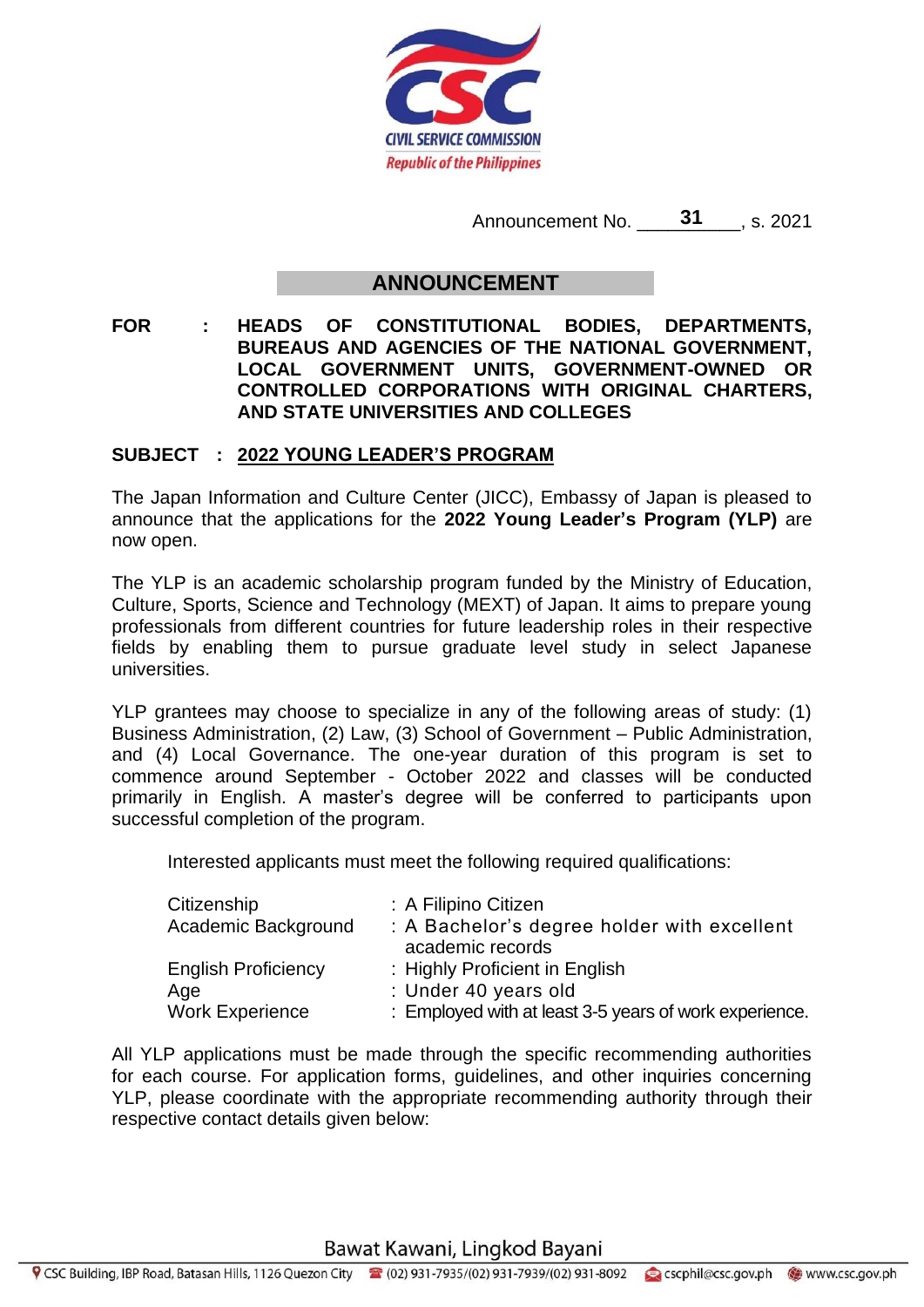| <b>COURSE</b>                     | <b>HOST UNIVERSITY IN</b><br><b>JAPAN</b>         | <b>RECOMMENDING AUTHORITY</b>                               |
|-----------------------------------|---------------------------------------------------|-------------------------------------------------------------|
|                                   |                                                   | <b>Junior Chamber International Philippines</b>             |
|                                   |                                                   | #14 Don A. Roces Avenue, Quezon City                        |
|                                   | Hitotsubashi University                           | E-mail: nom@philjaycees.com                                 |
| <b>Business</b><br>Administration |                                                   | Tel No: 8374-4138                                           |
|                                   |                                                   | <b>Management Association of the Philippines</b>            |
|                                   |                                                   | <b>Center for Management Excellence</b>                     |
|                                   |                                                   | Unit 608, 6 <sup>th</sup> Floor, Tower One, Ayala Triangle, |
|                                   |                                                   | Ayala Avenue, 1226 Makati City                              |
|                                   |                                                   | E-mail: map@map.org.ph;                                     |
|                                   |                                                   | mapsecretariat@map.org.ph                                   |
|                                   |                                                   | Tel. No. 7751-1152; Fax: 7751-1154                          |
|                                   |                                                   | <b>UP-College of Law</b>                                    |
|                                   |                                                   | University of the Philippines                               |
|                                   |                                                   | Diliman, Quezon City                                        |
|                                   |                                                   | E-mail: uplawdean.upd@up.edu.ph                             |
| Law                               | Kyushu University                                 | Tel. No. 8920-5514 local 415; 8927-0518                     |
|                                   |                                                   | Ateneo De Manila Law School                                 |
|                                   |                                                   | #20 Rockwell Drive, Rockwell Center, Makati City            |
|                                   |                                                   | E-mail: law@ateneo.edu                                      |
|                                   |                                                   | Tel No. 8899-7691 to 96;                                    |
|                                   |                                                   | 8729-2000 local 2304, 2305 to 2307                          |
|                                   |                                                   | <b>Civil Service Commission</b>                             |
|                                   |                                                   | c/o Civil Service Institute -                               |
| School of<br>Government           | National Graduate Institute<br>for Policy Studies | Office of the Executive Director                            |
| (Public                           |                                                   | IBP Road, Constitution Hills, Quezon City 1126              |
| Administration)                   |                                                   | Email: csc.ylp101421@gmail.com                              |
|                                   |                                                   | Mobile Numbers: 0917-8553166, 0945-3224946,                 |
|                                   |                                                   | 0923-5027521                                                |
|                                   |                                                   | <b>UP National College of Public</b>                        |
| School of Local<br>Governance     | National Graduate Institute<br>for Policy Studies | <b>Administration and Governance</b>                        |
|                                   |                                                   | University of the Philippines                               |
|                                   |                                                   | Diliman, Quezon City                                        |
|                                   |                                                   | Tel. No. 8981-8500 local 4176; 8928-3861                    |
|                                   |                                                   | Fax: 8926-1432                                              |
|                                   |                                                   | <b>Civil Service Commission</b>                             |
|                                   |                                                   | c/o Civil Service Institute -                               |
|                                   |                                                   | Office of the Executive Director                            |
|                                   |                                                   | IBP Road, Constitution Hills, Batasang Pambansa             |
|                                   |                                                   | Complex, Diliman, Quezon City 1126                          |
|                                   |                                                   | Email: csc.ylp101421@gmail.com                              |
|                                   |                                                   | Mobile Numbers: 0917-8553166, 0945-3224946,<br>0923-5027521 |

For the **Schools of Government for Public Administration** and **Local**  Governance, all required supporting documents must be submitted to the Civil Service Commission c/o Civil Service Institute on or before **November 23, 2021 (Tuesday).**